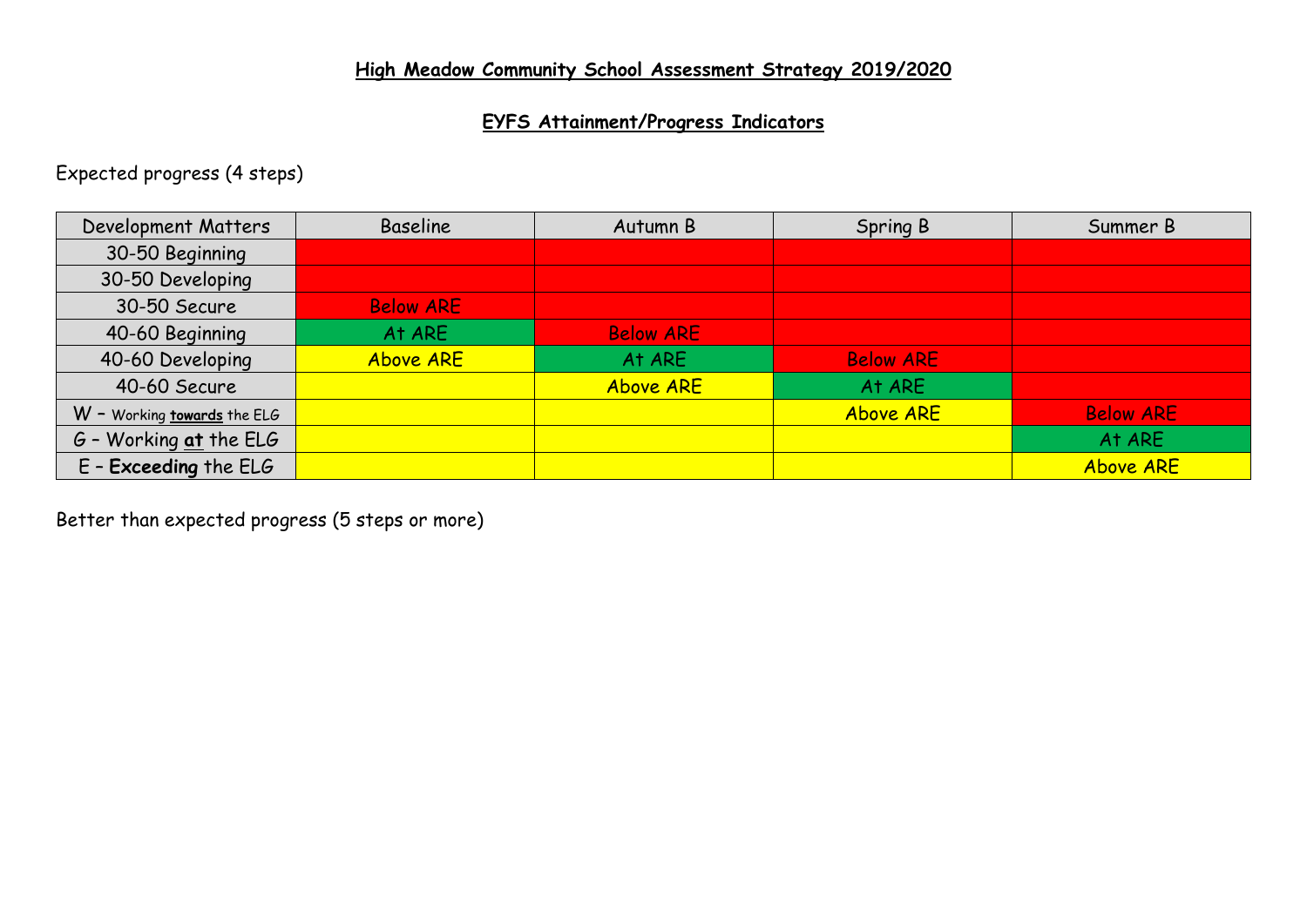# **KS1 Attainment Indicators**

Attainment Codes used

- WT Child is working BELOW the class programme of study
- WT+ Child is working WITHIN the class programme of study but is not yet working at age related expectations
- AT Child is working AT age related expectations in the class programme of study
- GD Child is working at a GREATER DEPTH in the class programme of study
- GD+ Child is working at a GREATER DEPTH+ in the class programme of study

#### **KS1 Progress Indicators**

Expected progress

|                                | End of Year 1 attainment | End of Year 2 attainment | Year 3 attainment |
|--------------------------------|--------------------------|--------------------------|-------------------|
| End of YR attainment - Below 1 | W٦                       | W٦                       |                   |
| End of YR attainment - 1       | $WT+$                    | WT+                      | WT+               |
| End of YR attainment - 2       |                          |                          |                   |
| End of YR attainment - 3       | GD                       | GD                       | GD                |

#### Better than expected progress

|                                | End of Year 1 attainment | End of Year 2 attainment | Year 3 attainment |
|--------------------------------|--------------------------|--------------------------|-------------------|
| End of YR attainment - Below 1 | WT+                      | WT+                      | WT+               |
| End of YR attainment - 1       |                          |                          |                   |
| End of YR attainment - 2       | GD                       | GD                       | GD                |
| End of YR attainment - 3       | GD+                      | $GD+$                    | GD+               |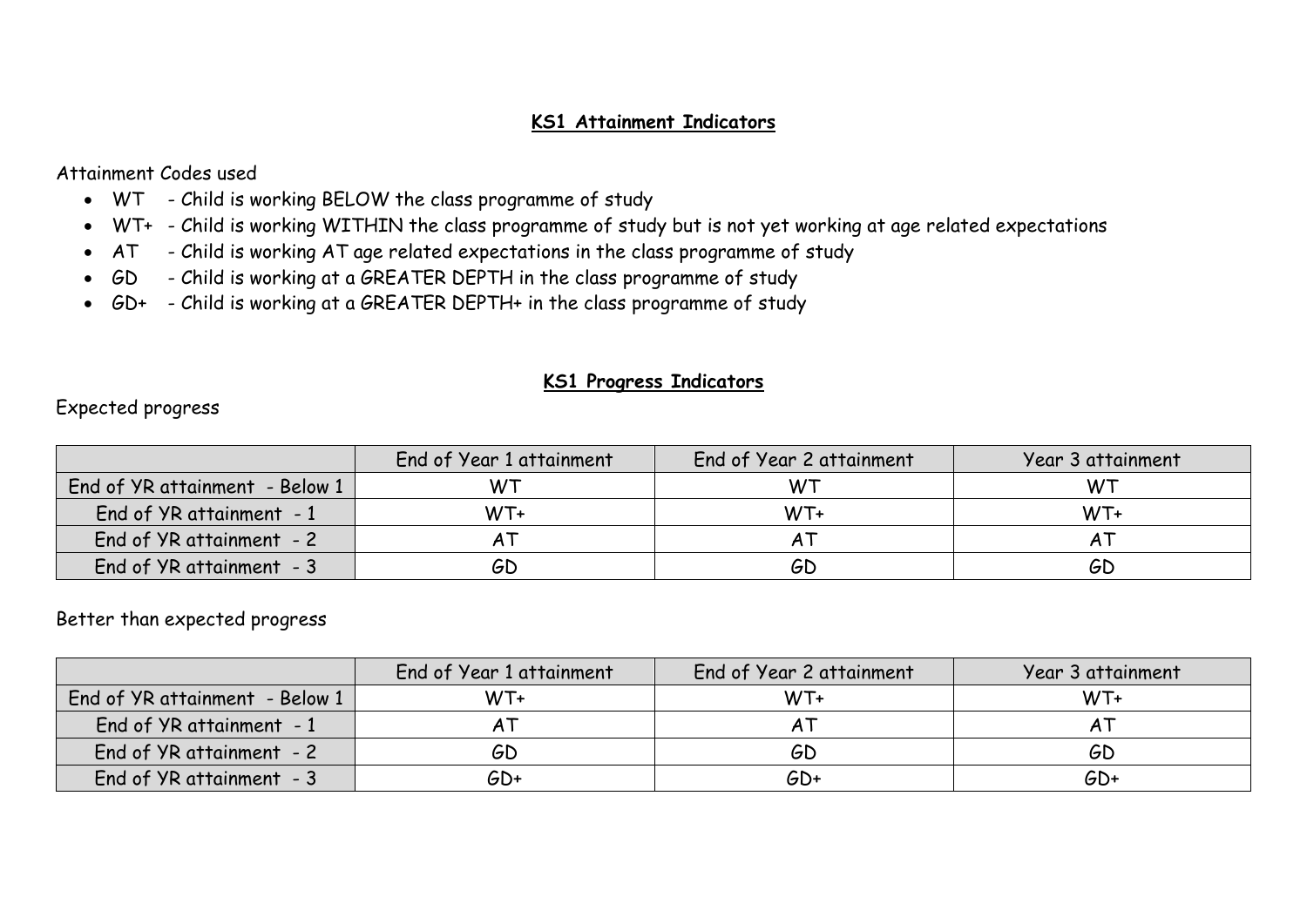# **Assessment Strategies**

|                         | English                                            | Maths                      | <b>Science</b>             | Foundation<br>subjects |
|-------------------------|----------------------------------------------------|----------------------------|----------------------------|------------------------|
| <b>Reception Robins</b> | Phonics                                            | Ongoing formative          | Ongoing formative          | Ongoing formative      |
|                         | Tests at the end of each half term                 | assessments                | assessments as part of the | assessments using      |
|                         | (Phonics folder, phonics books)                    |                            | Understanding of the       | the Tapestry           |
|                         | Formative & summative                              |                            | World area of learning     | observations tool      |
|                         | Reading                                            |                            | using the                  |                        |
|                         | During weekly 1-1 reading                          |                            | Tapestry observations tool |                        |
|                         | Formative                                          |                            |                            |                        |
|                         | Writing                                            |                            |                            |                        |
|                         | Verbal responses to 'deep marking' grid            |                            |                            |                        |
|                         | Formative                                          |                            |                            |                        |
|                         | Writing                                            |                            |                            |                        |
| <b>Y1 Blackbirds</b>    | Hot write at end of unit                           | Feedback and responses to  | End of unit formative      | End of unit            |
|                         | Verbal feedback and responses to 'deep marking' on | 'live marking'             | assessment through         | Foundation skills      |
| <b>Y2 Barn Owls</b>     | hot write                                          |                            | teacher's assessments and  | tests ongoing          |
|                         | Formative & summative                              | End of block HOT White     | Science leader's child     | formative              |
| <b>Y3 Rabbits</b>       | Spelling                                           | Rose Maths Tests           | interviews.                | assessment             |
|                         | Weekly spelling tests                              |                            | Formative                  |                        |
|                         | 'squiggly line' to identify mis-spellings          | Termly reasoning &         |                            |                        |
|                         | Y2 'end of stage' national testing - SPAG          | arithmetic assessed        |                            |                        |
|                         | Formative & summative                              |                            |                            |                        |
|                         | <b>Phonics</b>                                     | Y2 'end of stage' national |                            |                        |
|                         | Tests at the end of each half term                 | testing                    |                            |                        |
|                         | (Letters & sounds book)                            |                            |                            |                        |
|                         | Y1 & Y2 phonics test                               |                            |                            |                        |
|                         | Formative & summative                              | Formative & summative      |                            |                        |
|                         | Reading                                            |                            |                            |                        |
|                         | During daily reading and 1-1 reading               |                            |                            |                        |
|                         | Fischer family trust running reading records       |                            |                            |                        |
|                         | Y2 'end of stage' national testing                 |                            |                            |                        |
|                         | Formative & summative                              |                            |                            |                        |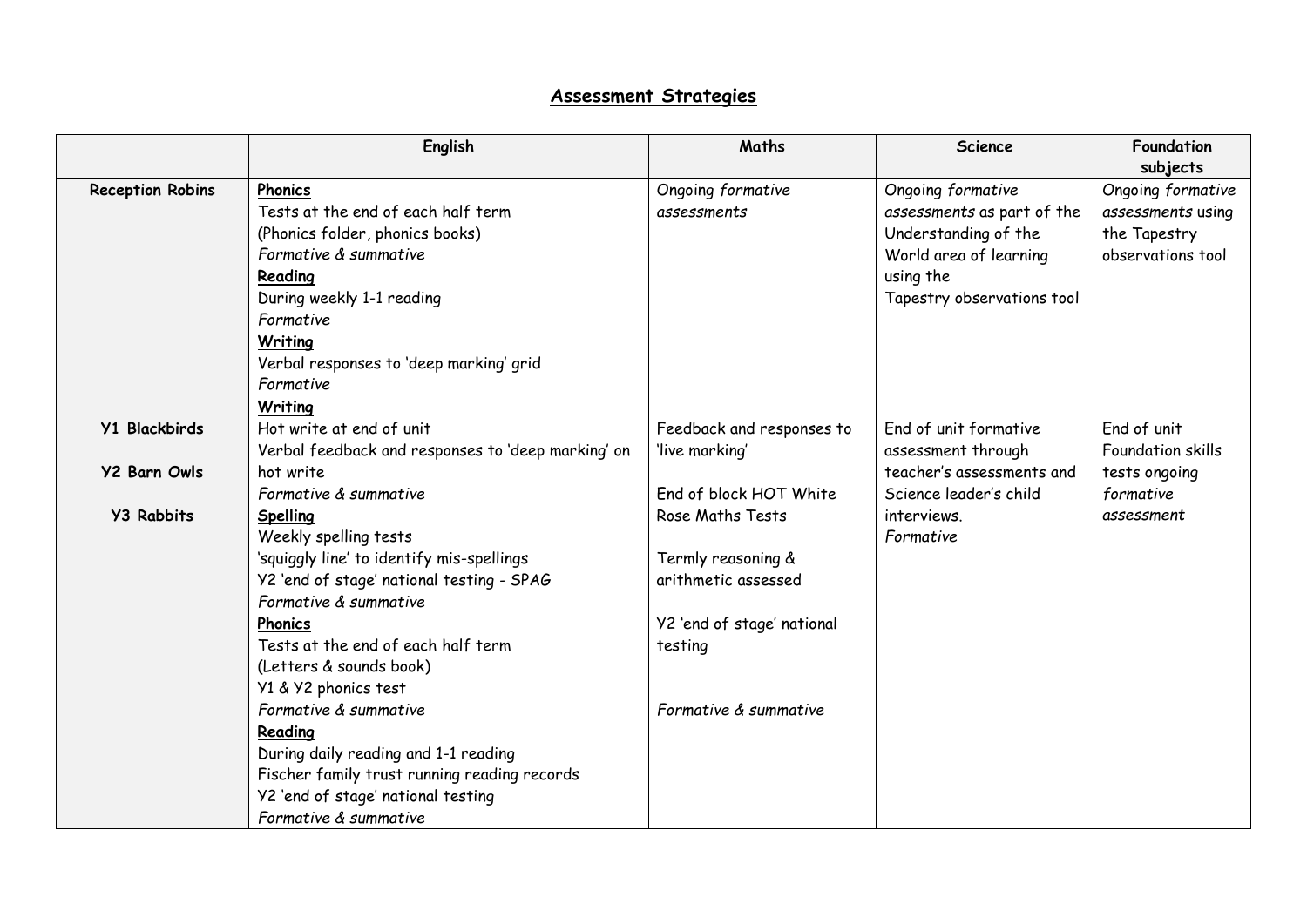**Phonics** summative tests (printed from O track) are in the class based Assessment Folders and are administered half termly with interventions identified and delivered immediately in the following half term. Each year group has explicit end of term/year expectations.

**Maths** summative assessments are undertaken using the White Rose, end of unit tests. They are in the shared drive under 'Subject Management' then 'Mathematics'. Maths levels are also moderated with the consortium (7 other schools)

**Reading** summative assessments are undertaken using the Fischer Family Trust running reading records for a sample of children. These are used to validate teacher's formative judgements. Each year group has explicit end of term/year book band expectations. Reading levels are also moderated with the consortium (7 other schools)

# **Overall tracking of progress and attainment**

At the end of every **half term** teachers will input data from phonics onto O track and reading and phonics onto the tracking sheets At the end of every **half term** teachers will input intervention assessments onto O track At the end of every **half term** Y1, 2 and Y3 teachers will assess all foundation subjects At the end of every **term** teachers will input data from RWM and phonics onto the O Track system At the end of every **term** the YR teacher will input data from all the areas of learning onto O Track